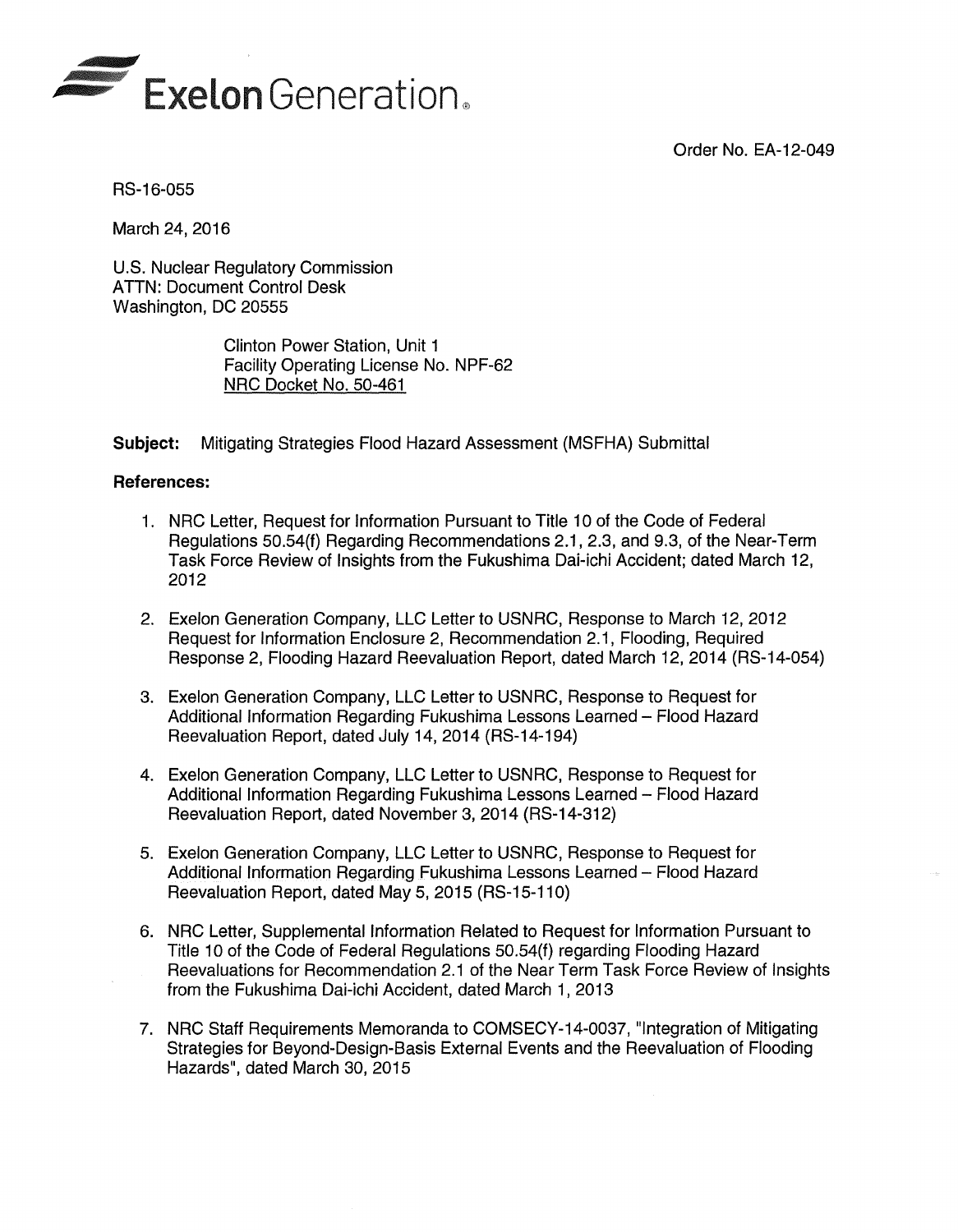- 8. NRC Letter, Coordination of Requests for Information Regarding Flooding Hazard Reevaluations and Mitigating Strategies tor Beyond-Design-Basis External Events, dated September 1, 2015
- 9. Nuclear Energy Institute (NEI), Report NEI 12-06 [Rev 2], Diverse and Flexible Coping Strategies (FLEX) Implementation Guide, dated December 2015
- 10. U.S. Nuclear Regulatory Commission, JLD-ISG-2012-01, Revision 1, Compliance with Order EA-12-049, Order Modifying Licenses with Regard to Requirements for Mitigating Strategies for Beyond-Design-Basis External Events, dated January 22, 2016
- 11. NRC Letter, Clinton Power Station, Unit No. 1 Interim Staff Response to Reevaluated Flood Hazards Submitted in Response to 10 CFR 50.54(f) Information Request - Flood-Causing Mechanism Reevaluation (TAC NO. MF3654), dated September 3, 2015
- 12. NRC Letter, Clinton Power Station, Unit No. 1 Correction to Staff Assessment of Response to Request for Information Pursuant to 10 CFR 50.54(f) - Flood-Causing Mechanisms Reevaluation (TAC NO. MF3654), dated November 18, 2015
- 13. Clinton Power Station, Unit 1, Report of Full Compliance with March 12, 2012 Commission Order Modifying Licenses with Regard to Requirements for Mitigation Strategies for Beyond-Design-Basis External Events (Order Number EA-12-049), dated July 15, 2015 (RS-15-138)

On March 12, 2012, the NRC issued Reference 1 to request information associated with Near-Term Task Force (NTTF) Recommendation 2.1 for Flooding. One of the Required Responses in Reference 1 directed licensees to submit a Flood Hazard Reevaluation Report (FHRR). For Clinton Power Station (CPS), Unit 1, the FHRR was submitted on March 12, 2014 (Reference 2). Additional information was provided with References 3, 4, and 5. Per Reference 6, the NRC considers the reevaluated flood hazard to be "beyond the current design/licensing basis of operating plants".

Concurrent to the flood hazard reevaluation, CPS developed and implemented mitigating strategies in accordance with NRC Order EA-12-049, "Order Modifying Licenses with Regard to Requirements tor Mitigation Strategies for Beyond-Design-Basis External Events". In Reference 7, the NRC affirmed that licensees need to address the reevaluated flooding hazards within their mitigating strategies for beyond-design-basis (BDB) external events, including the reevaluated flood hazards. This requirement was confirmed by the NRC in Reference 8. Guidance for performing mitigating strategies flood hazard assessments (MSFHAs) is contained in Appendix G of Reference 9, endorsed by the NRC in Reference 10. For the purpose of the MSFHAs and in Reference 8, the NRC termed the reevaluated flood hazard, summarized in References 11 and 12, as the "Mitigating Strategies Flood Hazard Information" (MSFHI). Reference 9, Appendix G, describes the MSFHA tor flooding as containing the following elements: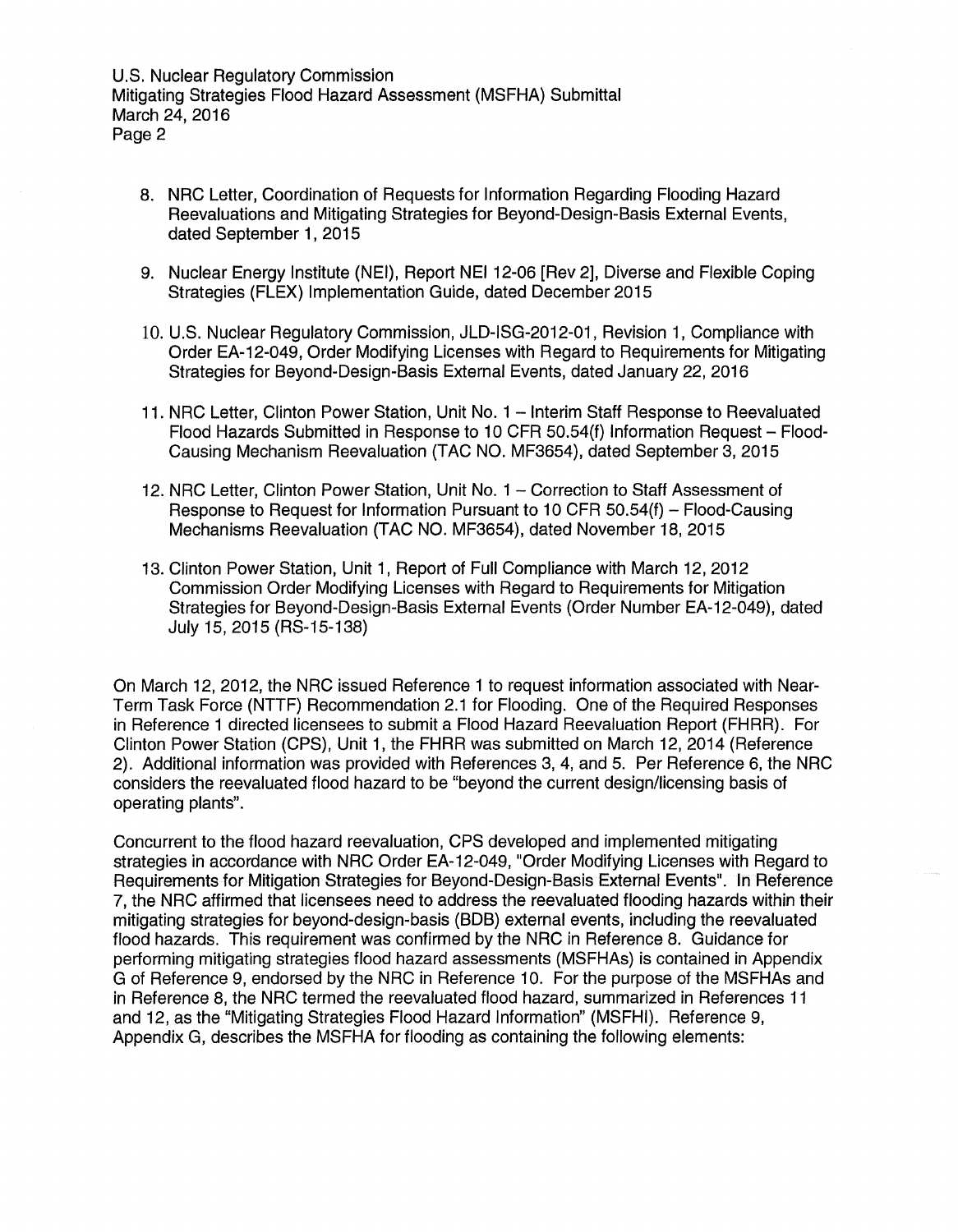- Section G.2 Characterization of the MSFHI
- Section G.3 Comparison of the MSFHI and FLEX DB Flood
- Section G.4.1 Assessment of Current FLEX Strategies (if necessary)
- Section G.4.2 Assessment for Modifying FLEX Strategies (if necessary)
- Section G.4.3 Assessment of Alternative Mitigating Strategies (if necessary)
- Section G.4.4 Assessment of Targeted Hazard Mitigating Strategies (if necessary)

If G.3 determines that the MSFHI is bounded by the FLEX DB Flood, then no further action is needed and remaining sections (G.4.1 through G.4.4) are not necessary.

The following provides the MSFHA results for the CPS.

## Reference 9, Section G.2 - Characterization of the MSFHI

Characterization of the Mitigating Strategies Flood Hazard Information (MSFHI) is summarized in References 11 and 12; the NRC's responses to the flood hazard reevaluation submittal provided in Reference 2 and additional information submittals in References 3, 4, and 5. A more detailed description of the reevaluated flood hazard (i.e., MSFHI), along with the basis for inputs, assumptions, methodologies, and models, is provided in the following references:

- Local Intense Precipitation (LIP): See Section 3.1 of Reference 2, Enclosure 1.
- Flooding in Streams and Rivers: See Section 3.2 of Reference 2, Enclosure 1 .
- Dam Breaches and Failures: See Section 3.4 of Reference 2, Enclosure 1.
- Storm Surge: See Section 3.3 of Reference 2, Enclosure 1.
- Seiche: See Section 3.3 of Reference 2, Enclosure 1.
- Tsunami: See Section 3.8 of Reference 2, Enclosure 1.
- Ice-Induced Flooding: See Section 3.6 of Reference 2, Enclosure 1.
- Channel Migration or Diversion: See Section 3.7 of Reference 2, Enclosure 1.
- Combined Effects (including wind-waves and runup effects): See Section 3.5 of Reference 2, Enclosure 1.
- Other Associated Effects (i.e. hydrodynamic loading, including debris; effects caused by sediment deposition and erosion; concurrent site conditions; and groundwater ingress): See Sections 3.10 and 4 of Reference 2, Enclosure 1.
- Flood Event Duration Parameters (i.e. warning time, period of site preparation, period of inundation, and period of recession): See Sections 3.1 O and 4 of Reference 2, Enclosure 1.

At CPS, the seiche, tsunami, ice-induced flooding, channel migration or diversion, and NUREG/CR-7046, Appendix H combined-effect floods H.2 (seismically-induced dam failure) and H.4.1 (floods along the shores of enclosed bodies of water, shore location) flood-causing mechanisms were either determined to be not applicable or completely bounded by other mechanisms. Some individual flood-causing mechanisms (i.e., flooding in streams and rivers, dam breaches and failures, and surge) are addressed in one or more of the combined-effect floods. Only Local Intense Precipitation (LIP) and the NUREG/CR-7046, Appendix H, H.1 combined-effect flood (floods caused by precipitation events, including hydrologic dam failure) and H.4.2 (flooding along shores of enclosed bodies of water, stream location) for Lake Clinton were determined to be applicable flood-causing mechanisms at CPS.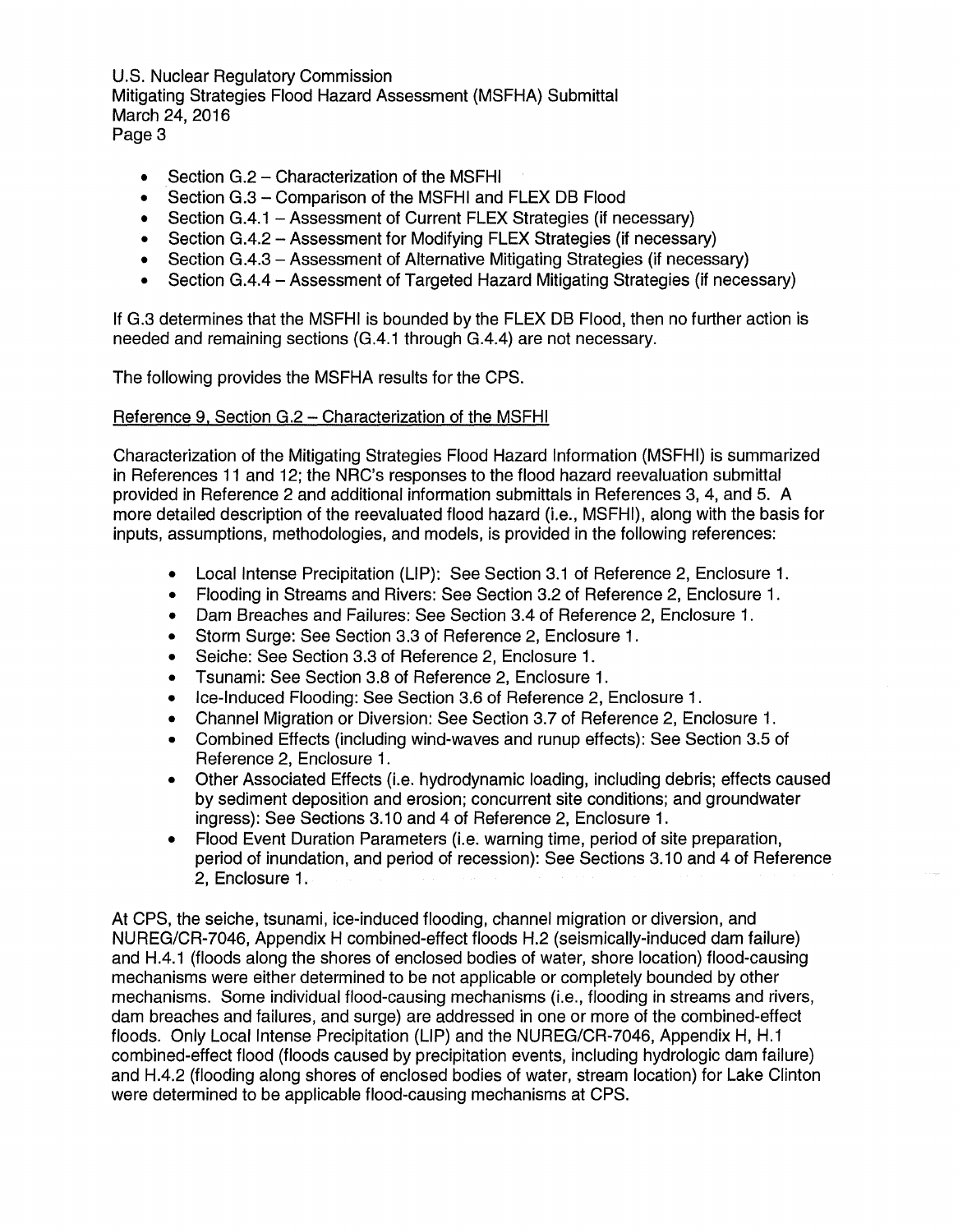In Reference 11, the NRC concluded that the "reevaluated flood hazards information, as summarized in the Enclosure [Summary Table of the Reevaluated Flood Hazard Levels], is suitable for the assessment of mitigating strategies developed in response to Order EA-12-049" for CPS. This conclusion is reaffirmed in Reference 12.

## Reference 9, Section G.3 - Basis for Mitigating Strategies Assessment (FLEX Design Basis Comparison)

For CPS the FLEX design basis (FLEX DB) flood, described in Reference 13, is equivalent to the plant's current design basis (COB) flood. A complete comparison of the COB and reevaluated flood hazards is provided in Section 4 of Reference 2, Enclosure 1. As described in Reference 2, the COB and, by relationship, FLEX DB floods bound the reevaluated flood (i.e. MSFHI) for all applicable flood-causing mechanisms, including associated effects and flood event duration parameters.

The NRC further affirms in References 11 and 12 that the reevaluated flood hazard mechanisms are bounded by the COB and it is unnecessary for CPS to perform an integrated assessment or focused evaluation.

Therefore, since the MSFHI is bounded by the FLEX DB (equivalent to the COB), as affirmed by the NRC, CPS considers the requirement to address the reevaluated flooding hazards within its BOB mitigating strategies as being satisfied with no further action required.

It should be noted that, subsequent to the flood hazard reevaluation being submitted in Reference 2, the model used to develop the LIP flood-causing mechanism was found to incorrectly simulate rain-on-buildings. The issue was entered into the plant's corrective action program (Issue Report (IA) No. 2406577) and the model was corrected to conservatively assume building runoff is conveyed directly to adjacent grade, ignoring storage on the roofs. The corrections resulted in maximum LIP flood elevations next to the main building in the power block area to generally range from 713.2 feet (NGVD29) at the southeast side of the main building to 737.1 feet (NGVD29) at the northeast and west sides of the main building, which is higher than the corresponding COB LIP flood elevation. The increases also resulted in the maximum LIP flood exceeding the plant floor elevation of 737.0 feet (NGVD29) at the northeast and west sides of the main building by 0.1 foot, specifically near a roll-up door at the Radwaste Building and an airlock door. An evaluation was conducted in Calculation No. IP-S-0282 to assess the impact of potential LIP floodwater ingress on the plant, which concluded:

- The water depth inside the Radwaste Building, due to LIP flood ingress at the roll-up door, was conservatively calculated to be only approximately 1.1 inches.
- Minimal or no flow is expected through the airlock door, located at the west side of the main building, due to the air tight feature of these type of structures.

Additionally, no safe shutdown SSC's are located in the Radwaste Building. Therefore, the evaluation concluded that the potential ingress of LIP floodwater, using results from the corrected LIP model, would have no adverse impact on the plant's safety functions or FLEX equipment.